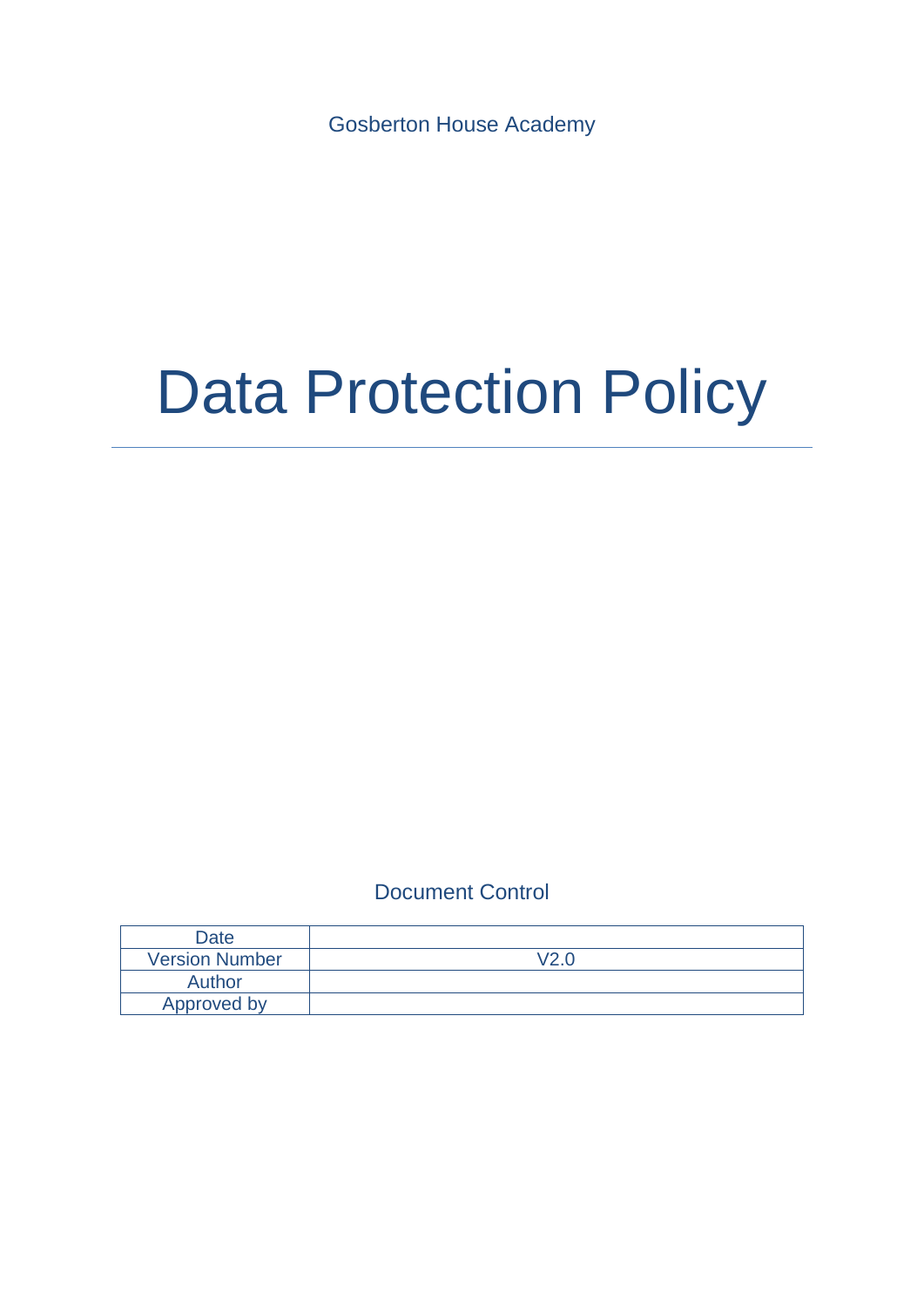# **Contents**

<span id="page-1-0"></span>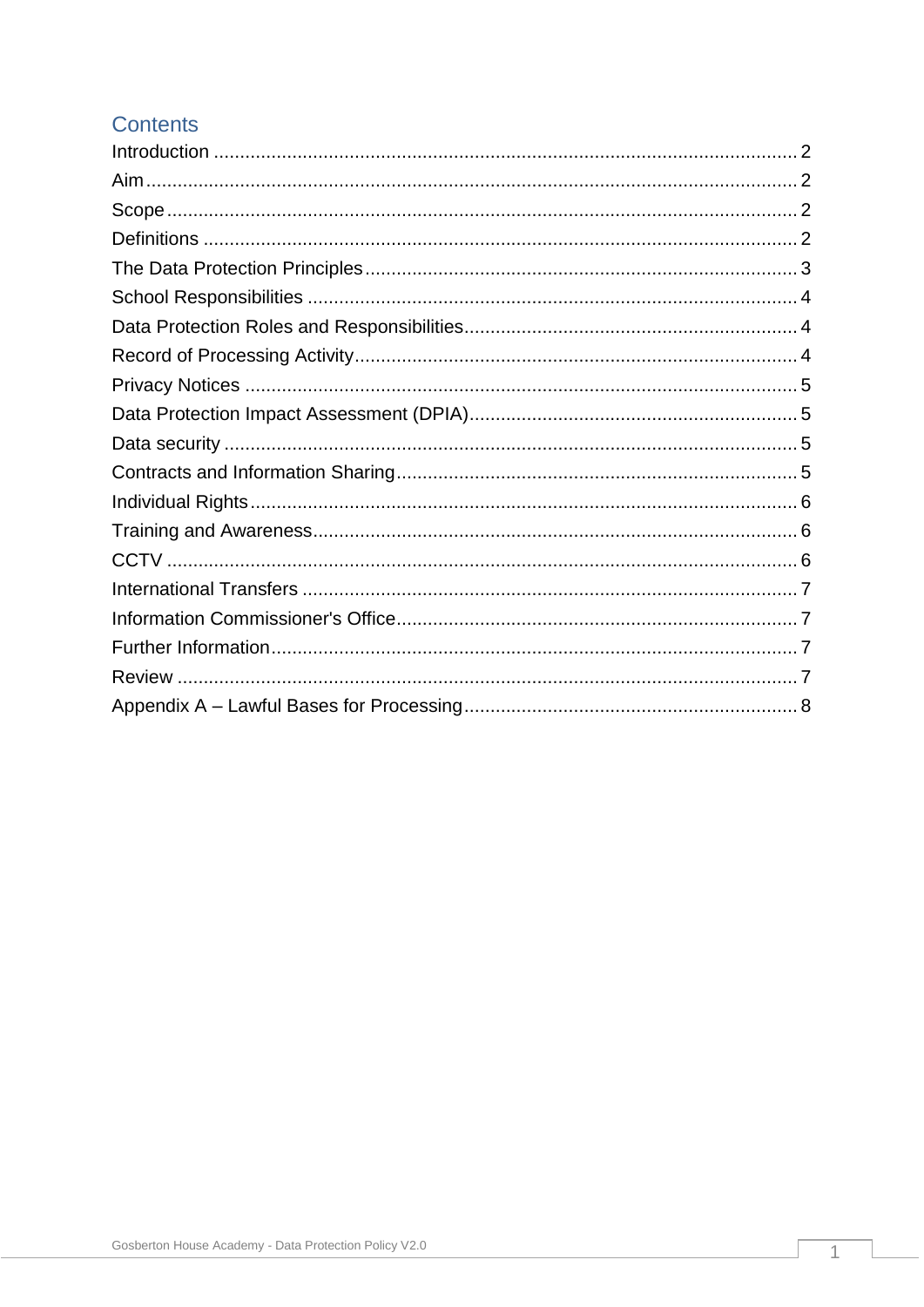## **Introduction**

Gosberton House Academy (the school) has a statutory duty to meet its obligations as set out within data protection legislation as it processes personal data in the delivery of education.

#### <span id="page-2-0"></span>Aim

The aim of this policy is to outline the school's commitment and approach to its obligations as required by current data protection legislation.

#### <span id="page-2-1"></span>Scope

This policy applies to:

- All personal data, regardless of format, processed by the school;
- Any individual processing personal data held by the school.

#### <span id="page-2-2"></span>**Definitions**

The following definitions shall apply:

**Data Protection Legislation** means the UK General Data Protection Regulation ("UK GDPR"), the Data Protection Act 2018, the Privacy and Electronic Communications Regulations 2003 and any other applicable law concerning the processing of personal data and privacy.

**Data** means information which:

- Is processed wholly or partly by automated means,
- Is not processed by automated means and forms part of a relevant filing system i.e. a structured set of data which are accessible by specific criteria,
- Is not processed by automated means and is intended to form part of a filing system.

**Personal data** means any information, which either directly or indirectly, relates to an identified or identifiable individual. Identifiers include name, address, date of birth, unique identification numbers (such a pupil reference numbers), location data, online identifiers (such as IP addresses), pseudonymised data and information relating to a person's social or economic status.

**Data subject** means the person who can be identified from the information.

**Special Category Data** means personal data consisting of information as to:

- The racial or ethnic origin of the data subject,
- Political opinions,
- Religious beliefs or other beliefs of a similar nature,
- Affiliation with a trade union,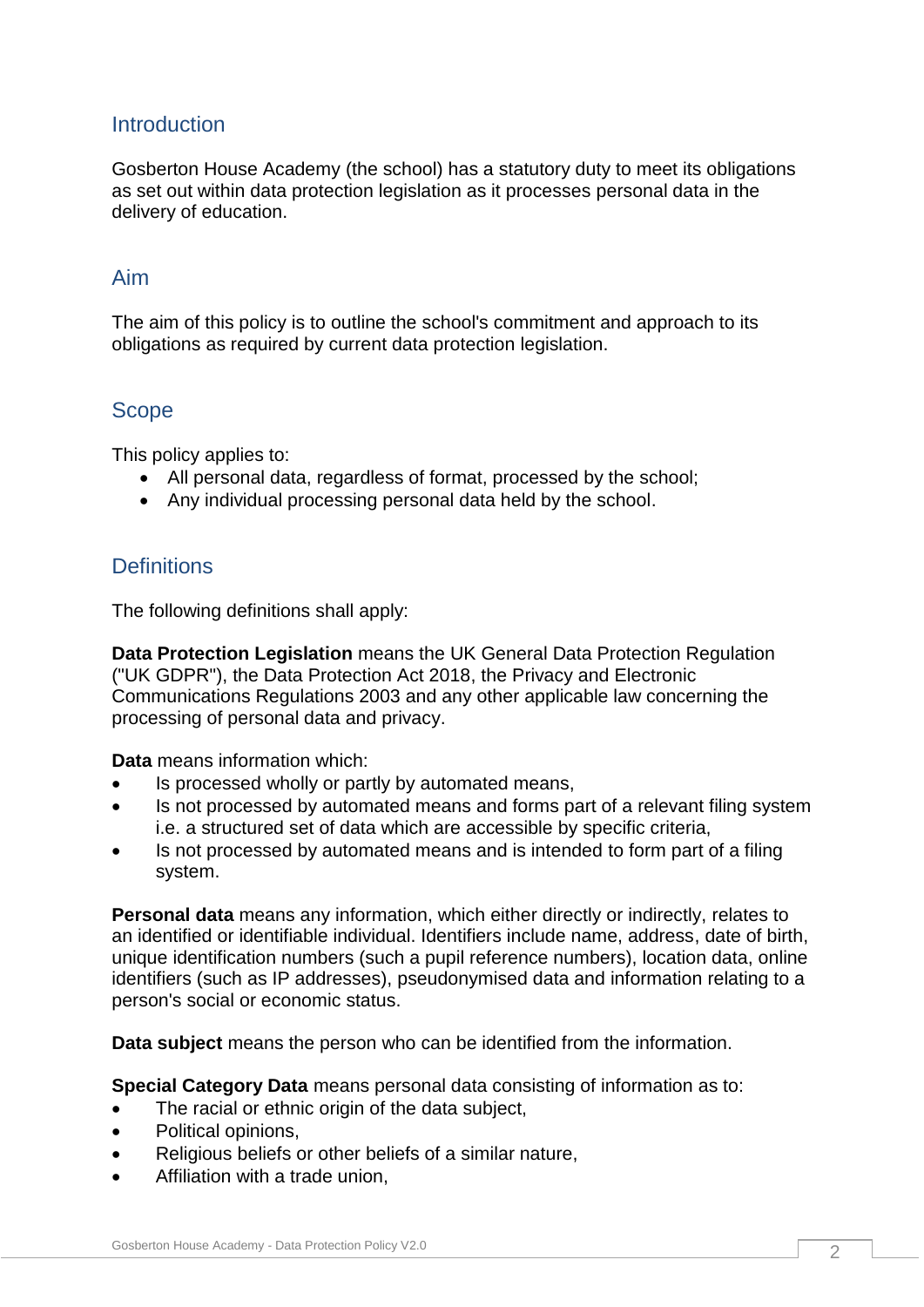- Physical or mental health or condition,
- Biometric and/or genetic data
- Sexual life

**Criminal Convictions Data** means personal data concerning:

- The commission or alleged commission of any offence, or
- Any proceedings resulting from any offence or alleged offence committed and the resulting action

**Processing** in relation to information or data, means any operation(s) performed on personal data (whether automated or not) such as collection, use, storage, distribution and destruction.

**Controller** means a person or organisation who (either alone or jointly or in common with other persons) determines the purposes for which, and the manner in which, any personal data is, or is to be, processed. For the purpose of this policy, the school is a Controller.

**Processor**, in relation to personal data, means any person or organisation (other than an employee of the school) that processes data on behalf of the Controller.

# <span id="page-3-0"></span>The Data Protection Principles

The school shall adhere to the six principles of data protection, which are:

**Principle 1**: Personal data shall be processed fairly and lawfully and in a transparent manner.

**Principle 2**: Personal data shall be collected for specified, explicit and legitimate purposes and shall not be processed in a manner incompatible with that purpose.

**Principle 3**: Personal data shall be adequate, relevant and limited to what is necessary for the purpose.

**Principle 4**: Personal data shall be accurate and, where necessary, kept up to date.

**Principle 5**: Personal data shall not be kept in a form that permits identification for longer than is necessary.

**Principle 6:** Personal data shall be processed in a manner that ensures appropriate security.

The school shall ensure that it also complies with the 'accountability principle' which requires that the school has appropriate processes and records in place to demonstrate its compliance with the principles listed above.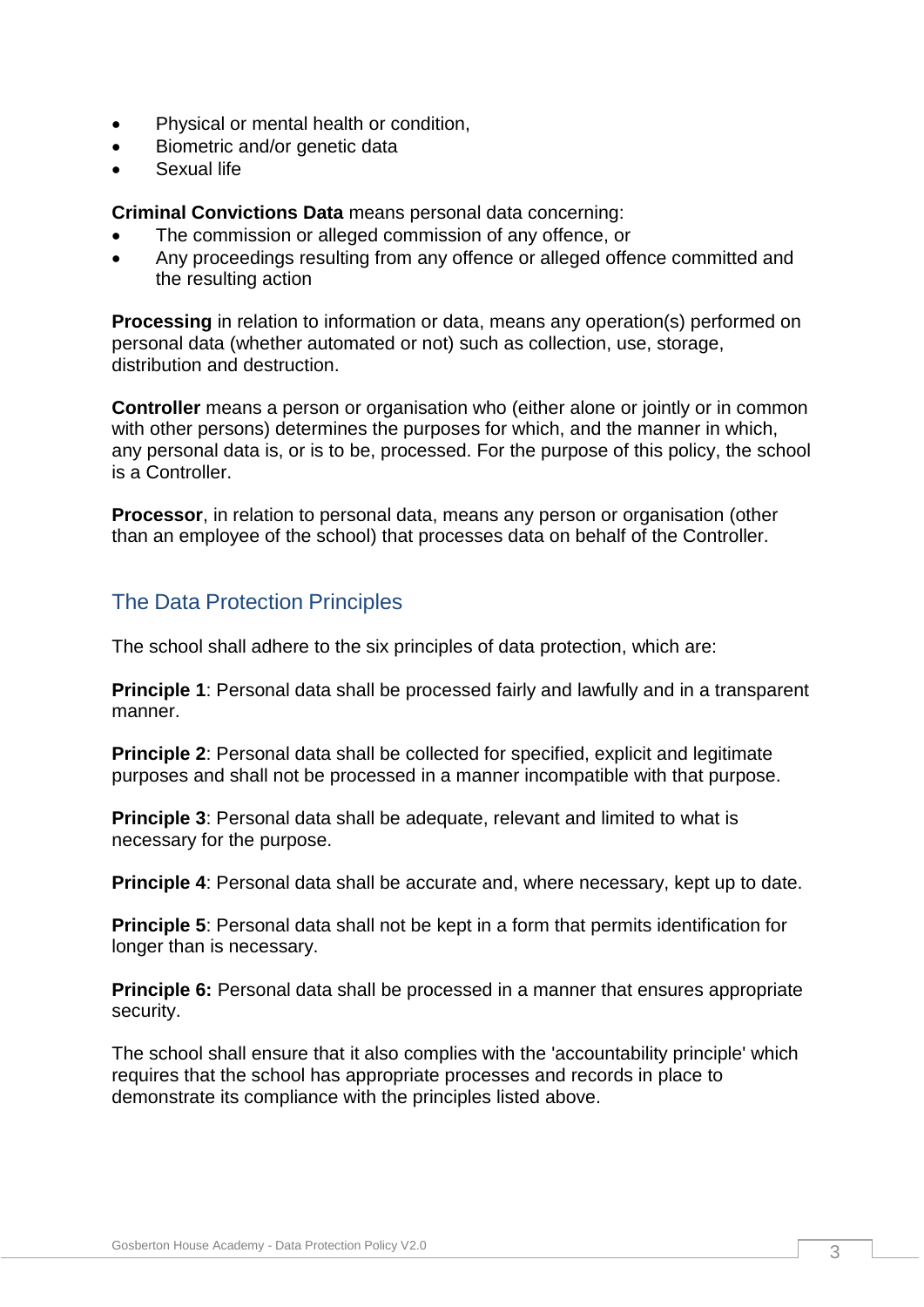# <span id="page-4-0"></span>School Responsibilities

The school shall ensure that:

- It pays the annual data protection fee to the Information Commissioner's Office. The schools data protection registration number is *linsert]*.
- It has staff in post with specific responsibility for ensuring compliance with data protection legislation.
- Staff processing personal data understand that they are responsible for complying with the data protection principles and that processing activities meet a lawful basis for processing (see Appendix A).
- Staff processing data are appropriately trained to do so.
- Staff are provided with appropriate data protection training, support and guidance.

# <span id="page-4-1"></span>Data Protection Roles and Responsibilities

The following roles are in place to help the school achieve compliance with data protection legislation:

- The **Governing Body** has overall responsibility for ensuring the school operates in a manner compliant with data protection legislation and for ensuring compliance with this policy.
- The **Head Teacher** has day to day responsibility for ensuring individuals are aware of, and apply, this policy.
- The **Senior Leadership Team** have responsibility for supporting the Head Teacher and DPO by ensuring individuals are aware of, and apply, this policy.
- The **Data Protection Officer (DPO)** will support the school in meeting its obligations under data protection legislation by monitoring the school's ongoing compliance, providing advice and assistance on all data protection matters as well as acting as a single point of contact for data protection queries from data subjects and the Information Commissioner's Office.
- All **School Staff** have a responsibility to meet the requirements of this policy. This includes complying with individual policy requirements and undertaking training relevant to their role.

# <span id="page-4-2"></span>Record of Processing Activity

The school shall maintain a record of its processing activities. The DPO shall be responsible for creating and maintaining the record of processing activity in conjunction with the Governing Body, Head Teacher and Senior Leadership Team.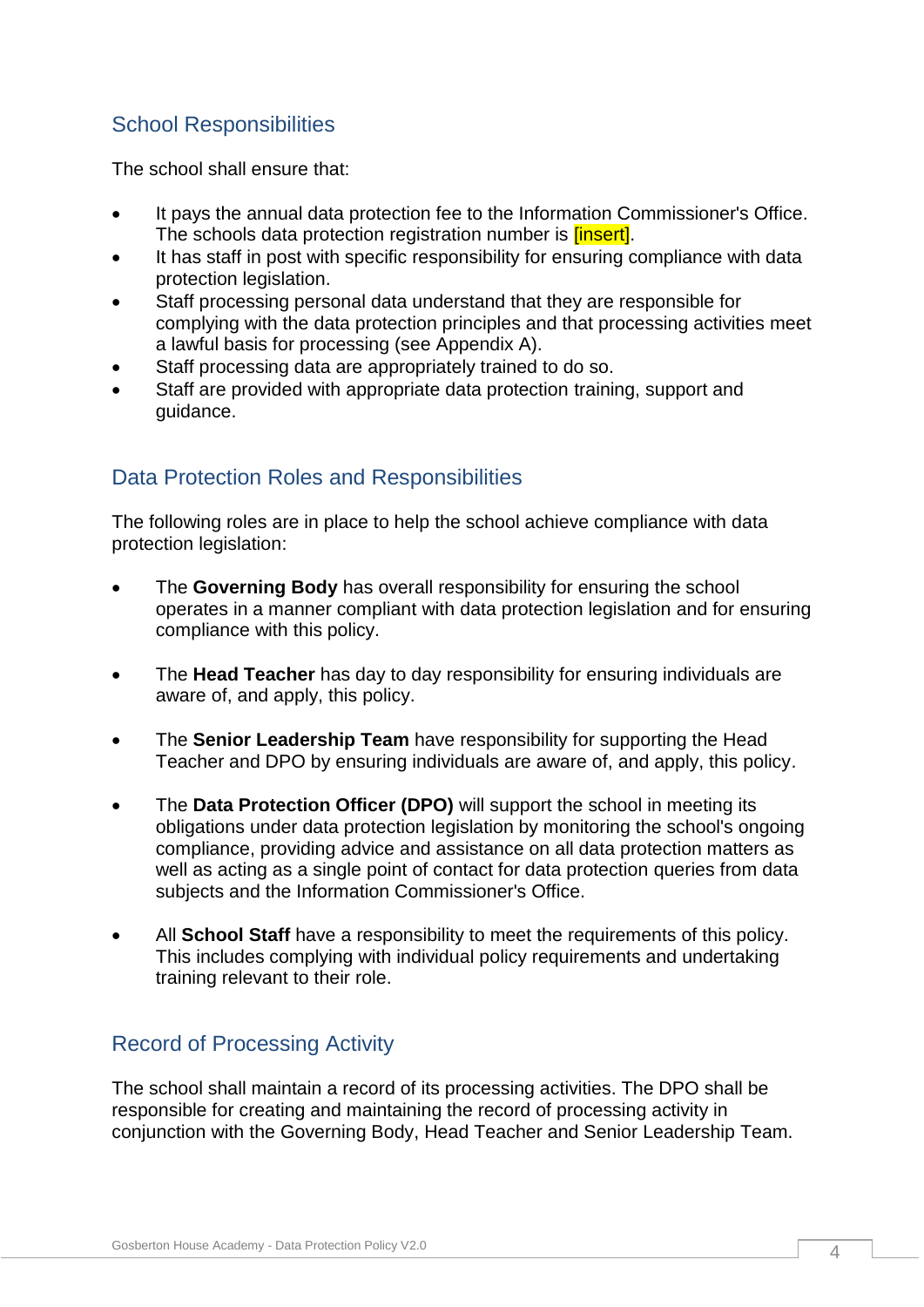## <span id="page-5-0"></span>Privacy Notices

The school shall ensure that appropriate privacy information is made available to pupils, parents, visitors, staff, governors and any other data subject whose data is processed by the school.

Privacy notices will explain in general terms:

- The purpose for which the school will process the data collected;
- Where the information is kept, why it is held and for how long;
- Where the school gets personal data from and whom it is shared with; and
- Contact details of relevant staff to allow requests for further information.

Privacy notices shall be published on the school's website and, upon request, shall be provided in hard copy, free of charge.

## <span id="page-5-1"></span>Data Protection Impact Assessment (DPIA)

The school shall complete a DPIA at the early stages of any new processing activity where it is identified that high risk processing is present e.g. large scale processing, processing special category data or introducing systematic monitoring into the school environment. The DPO shall be consulted on all DPIAs.

## <span id="page-5-2"></span>Data security

The school shall ensure it has adequate technical and organisational controls in place which aim to reduce the risk of theft, loss or unlawful processing of personal data. Security policies and procedures shall be made available to all staff.

The school shall record and investigate all potential personal data breaches.

Where it is determined that a breach results in a risk to the rights and freedoms of an individual(s) the school shall report the breach to the Information Commissioner's Office within 72 hours of becoming aware.

Where it is determined that a breach results in a high risk to the rights and freedoms of an individual(s) the school shall information the individual(s) without undue delay.

## <span id="page-5-3"></span>Contracts and Information Sharing

Contracts with suppliers that deliver services on behalf of the school which involve the processing of personal data shall include measures to ensure personal data is handled in accordance with data protection legislation.

The school shall ensure that whenever personal data is shared with a third party, it is justified and necessary to meet a lawful basis for processing as set out in Appendix A to this policy.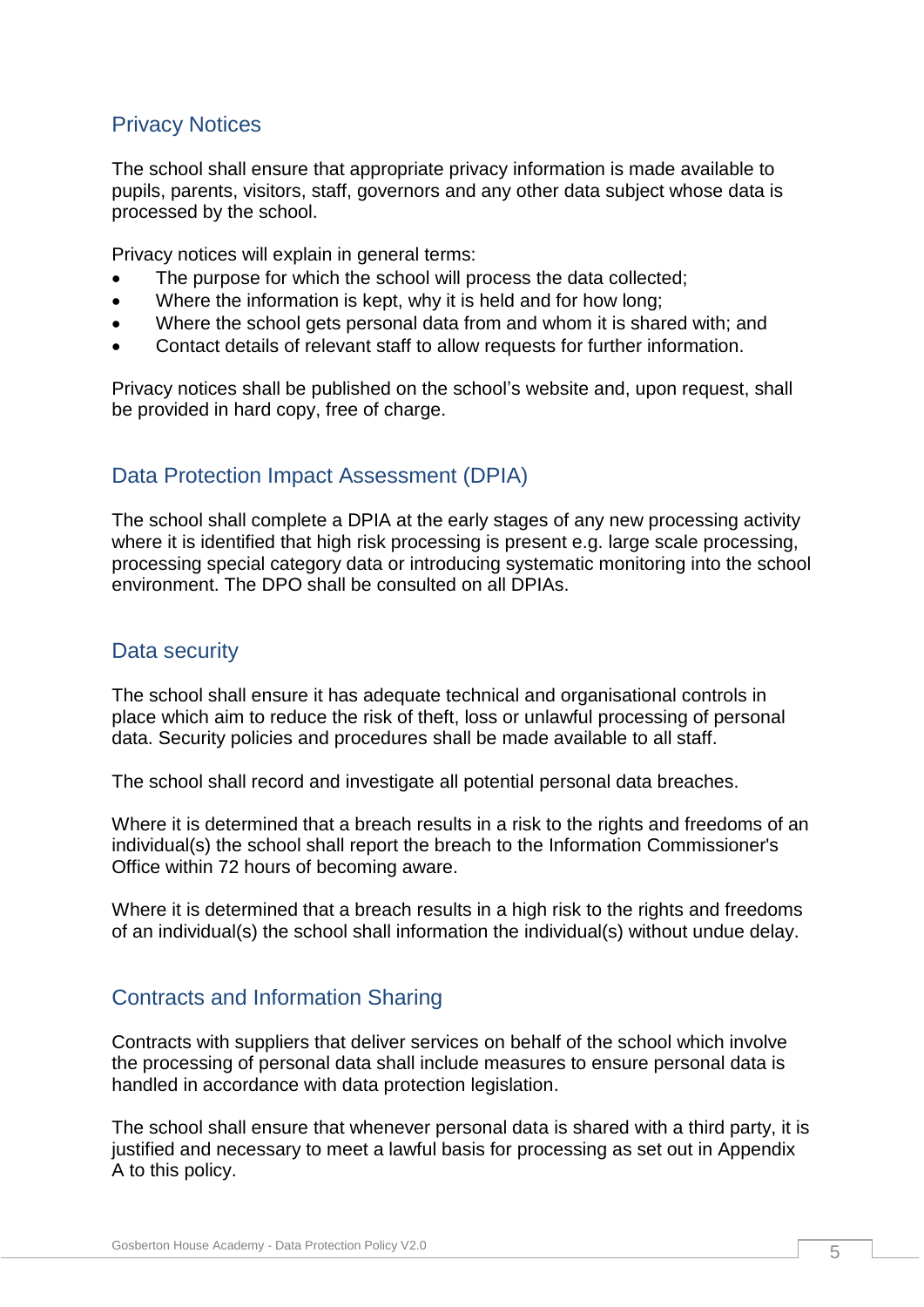Where necessary, the school shall ensure that information sharing agreements exist between the school and partner organisations.

The school shall ensure that before personal data is shared with any third party, as required by a contract or otherwise, appropriate security controls are in place.

#### <span id="page-6-0"></span>Individual Rights

The school shall ensure that adequate processes are in place to support individuals to exercise their rights in respect of their personal data (subject to exemptions) and that those processes are clearly communicated to individuals whose data is processed by the school.

The school shall consider complaints regarding how it processes personal data. Complaints shall be referred to the school's complaints procedure in the first instance. Individuals shall be made aware of their right to make a complaint to the Information Commissioner's Office and their ability to seek judicial redress.

#### <span id="page-6-1"></span>Training and Awareness

The school shall provide mandatory annual data protection training to all staff handling personal data. Additional training shall be provided where appropriate.

All staff shall maintain a good awareness of data protection and the requirements of this policy.

## <span id="page-6-2"></span>**CCTV**

Images and audio recordings of identifiable individuals captured by Closed Circuit Television (CCTV) amount to personal data relating to that individual and will be subject to the same provisions and safeguards afforded by data protection legislation as other types of recorded information.

The school will ensure that its use of CCTV is necessary and proportionate to achieve its objective and any introduction of CCTV for a new purpose will be subject to a DPIA prior to being used.

Wherever CCTV is in operation, the school shall display clear notices identifying the school as the organisation responsible for the recording, the purpose for which the CCTV has been installed and contact details for further information.

CCTV recordings shall be kept securely and access will be restricted only to those staff that operate the system or make decisions as to how the recordings will be used.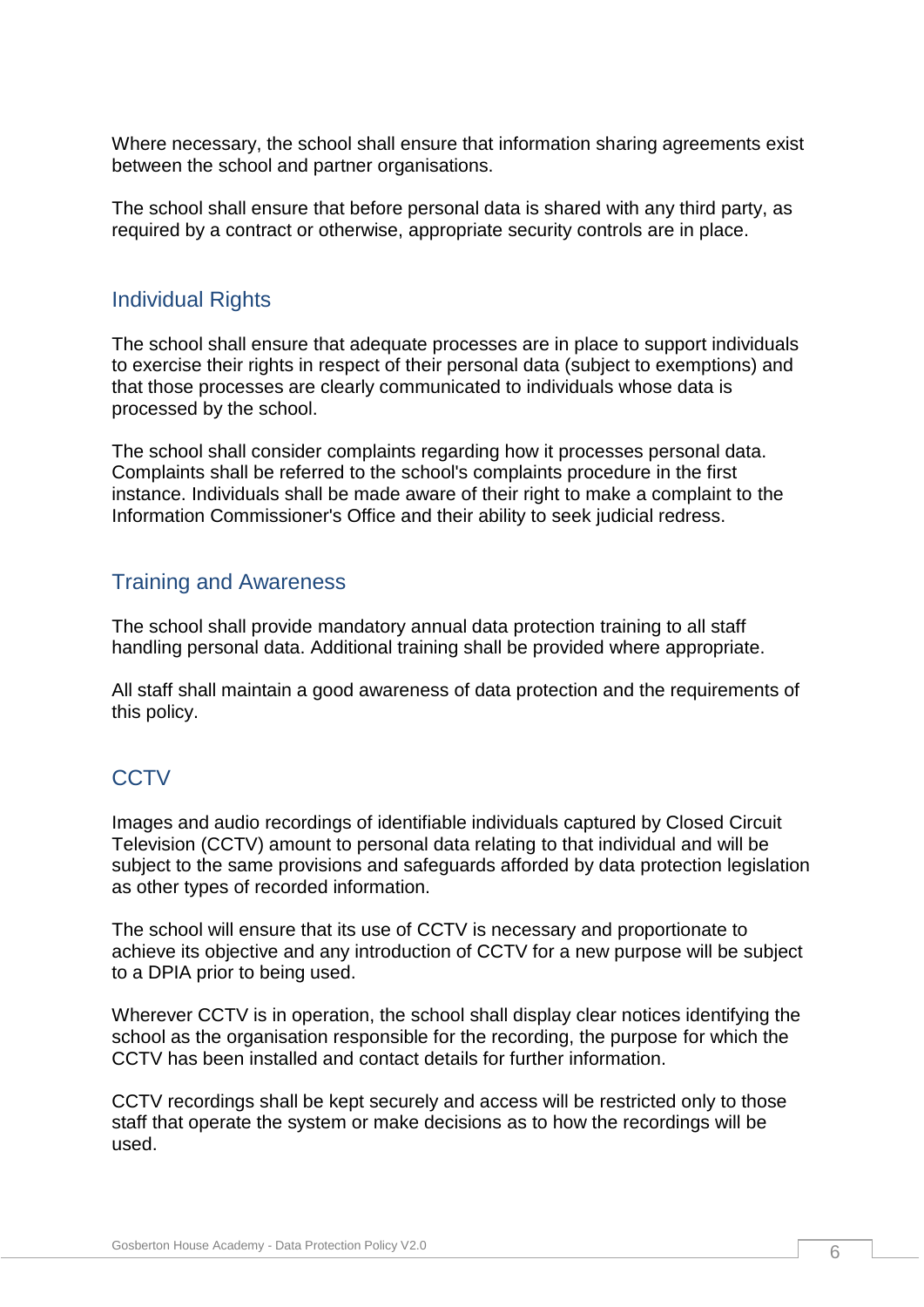## <span id="page-7-0"></span>International Transfers

The school shall not transfer personal data outside of the United Kingdom, to third countries or international organisations unless there is a legal requirement to do so or it can be evidenced that appropriate safeguards are in place as required by data protection legislation.

Any systematic sharing of personal data outside of the UK shall be subject to a DPIA.

#### <span id="page-7-1"></span>Information Commissioner's Office

The school shall comply fully with all requests from the Information Commissioner's Office to investigate and/or review the school's data processing activities.

The school shall have regard to advice and guidance produced by the Information Commissioner's Office as far as it relates to the school's data processing activities.

The school shall take into account any code of practice published by the Information Commissioner's Office and shall endeavour to align its own practices accordingly.

## <span id="page-7-2"></span>Further Information

For further information regarding data protection within the school please contact:

| DPO Name:  | P Squire                                 |
|------------|------------------------------------------|
| Job Title: | <b>Vice Principal</b>                    |
| Email:     | Paul.squire@gosberton-house.lincs.sch.uk |
| Phone:     | 01775 840250 Gosberton House Academy     |
|            |                                          |

Further advice and information is available from the Information Commissioner's Office at [www.ico.org.uk.](http://www.ico.org.uk/)

#### <span id="page-7-3"></span>Review

<span id="page-7-4"></span>This policy shall be reviewed annually.